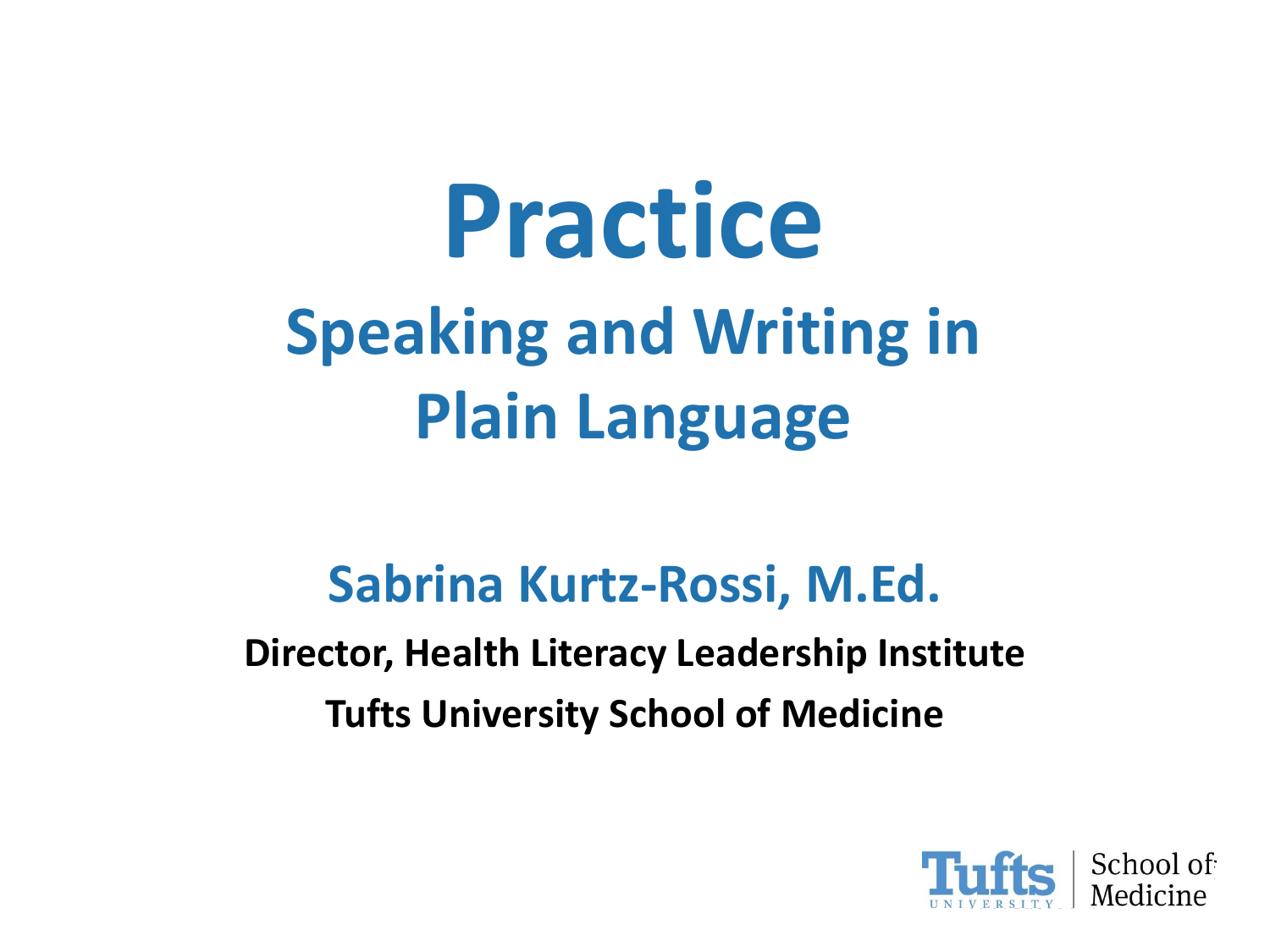## **To screen or not to screen, that is the question.**

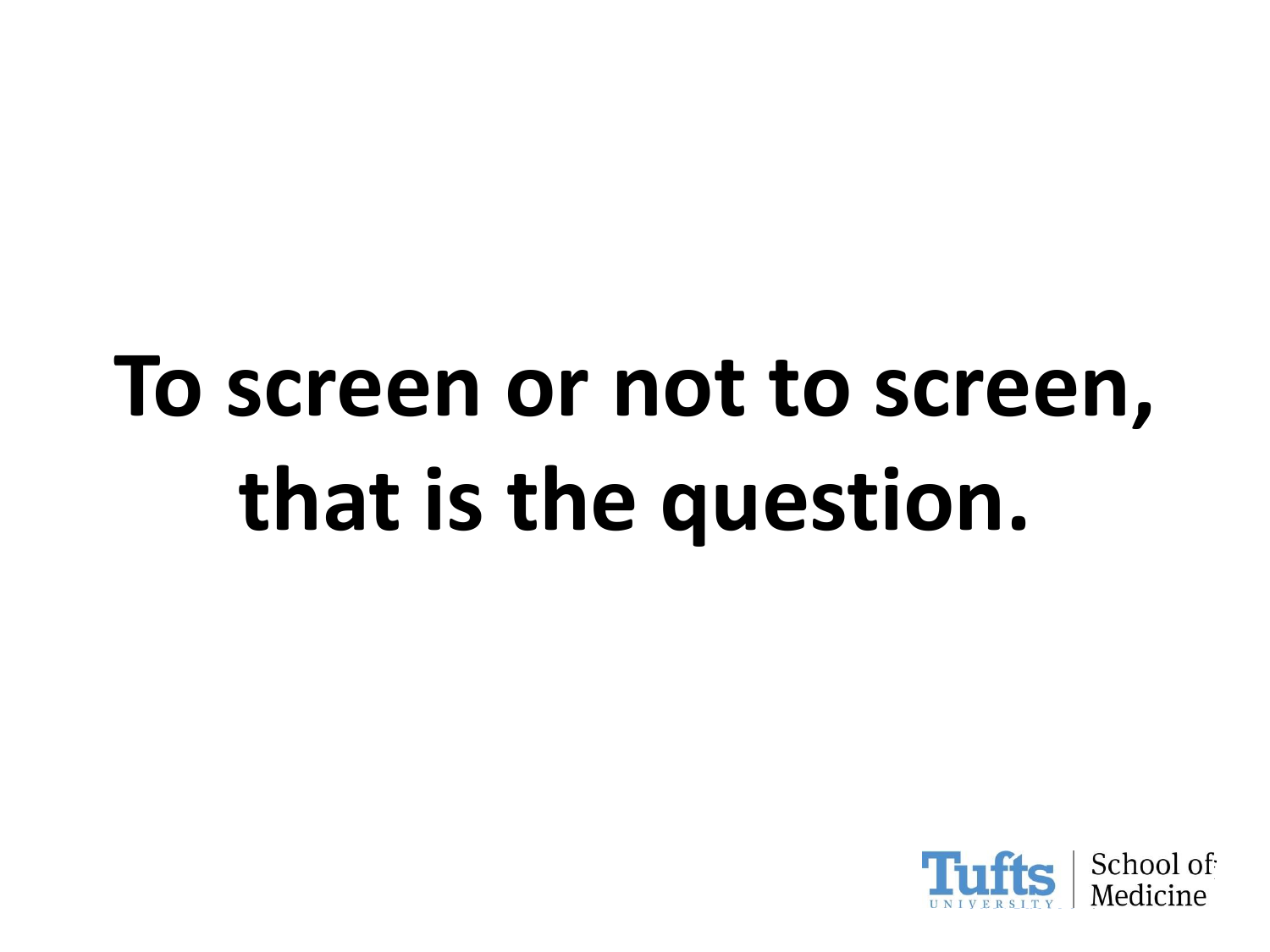### **Measuring Health Literacy**

#### The Newest Vital Signs

| <b>Nutrition Facts</b><br><b>Serving Size</b><br>Servings per container | $1/2$ cup   |
|-------------------------------------------------------------------------|-------------|
| Amount per serving<br>Calories 250                                      | Fat Cal 120 |
|                                                                         | %DV         |
| <b>Total Fat 13g</b>                                                    | 20%         |
| Sat Fat 9g                                                              | 40%         |
| Cholesterol 28mg                                                        | 12%         |
| <b>Sodium</b> 55mg                                                      | 2%          |
| <b>Total Carbohydrate 30g</b>                                           | 12%         |
| Dietary Fiber 2g                                                        |             |
| Sugars 23g                                                              |             |
| <b>Protein 4g</b>                                                       | 8%          |

\* Percent Daily Values (DV) are based on a 2,000 calorie diet. Your daily values may be higher or lower depending on your calorie needs.

Ingredients: Cream, Skim Milk, Liquid Sugar, Water, Egg Yolks, Brown Sugar, Milkfat, Peanut Oil, Sugar, Butter, Salt, Carrageenan, Vanilla Extract.

- Test of Functional Health Literacy in Adults (TOFHLA)
- Rapid Estimate of Adult Literacy in Medicine (REALM)
- The Newest Vital Signs

**Source:** Haun JN, Valerio MA, McCormack LA, Sorensen K, Paasche-Orlow M. Health Literacy Measurement: An Inventory and Descriptive Summary of 51 Instruments. *J Health Comm.* 2014;19(sup2): 301-333.

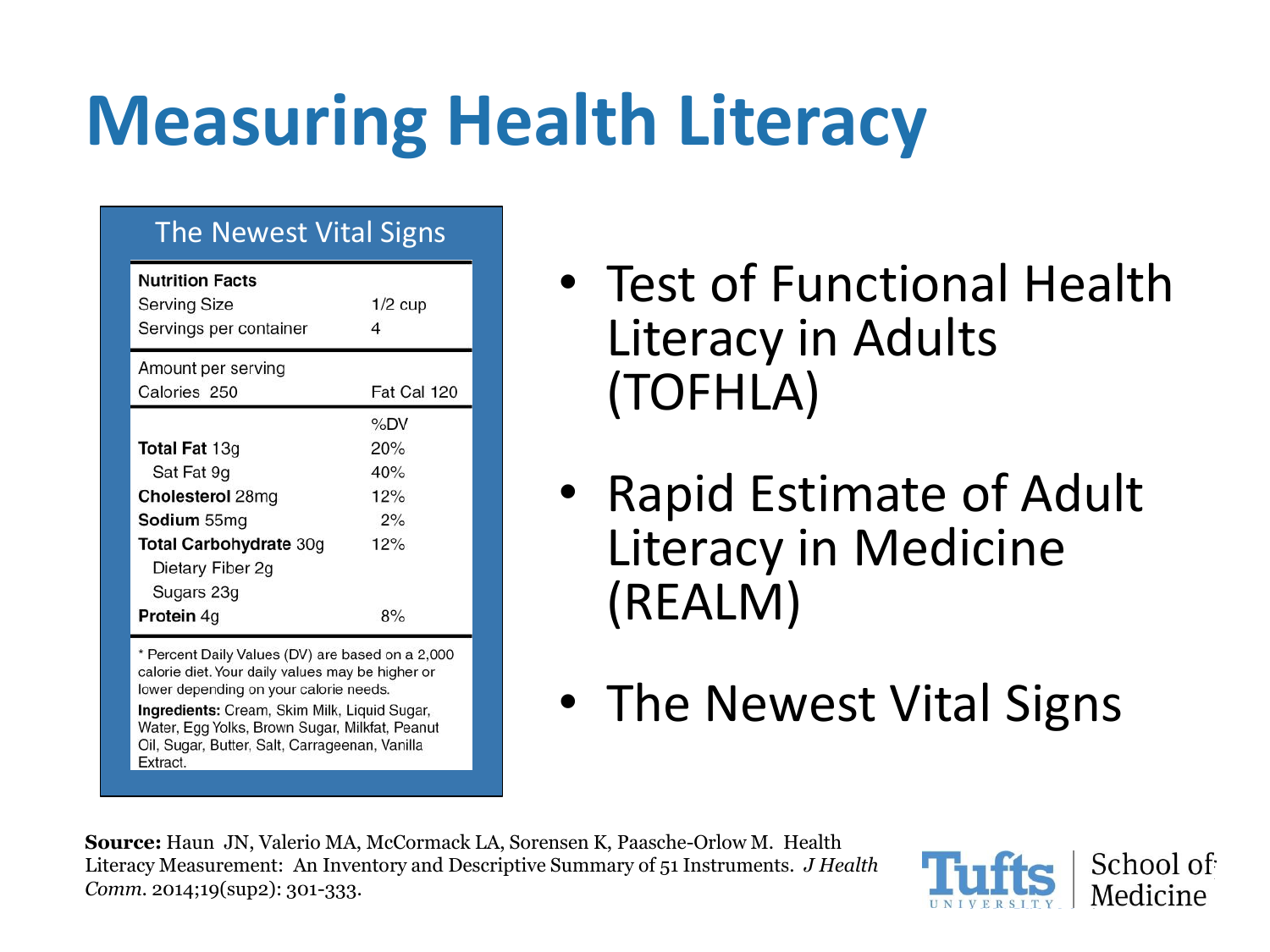## **Screening Questions for Limited Health Literacy (Chew 2008)**

- How often do you have someone help you read hospital materials?
- How confident are you filling out medical forms by yourself?
- How often do you have problems learning about your medicine condition because of difficulty understanding written information?

**Source:** Chew et al. Validation of Screening Questions for Limited Health Literacy in a Large VA Outpatient Population. J Gen Intern Med. 2008: 23(5): 561-566.

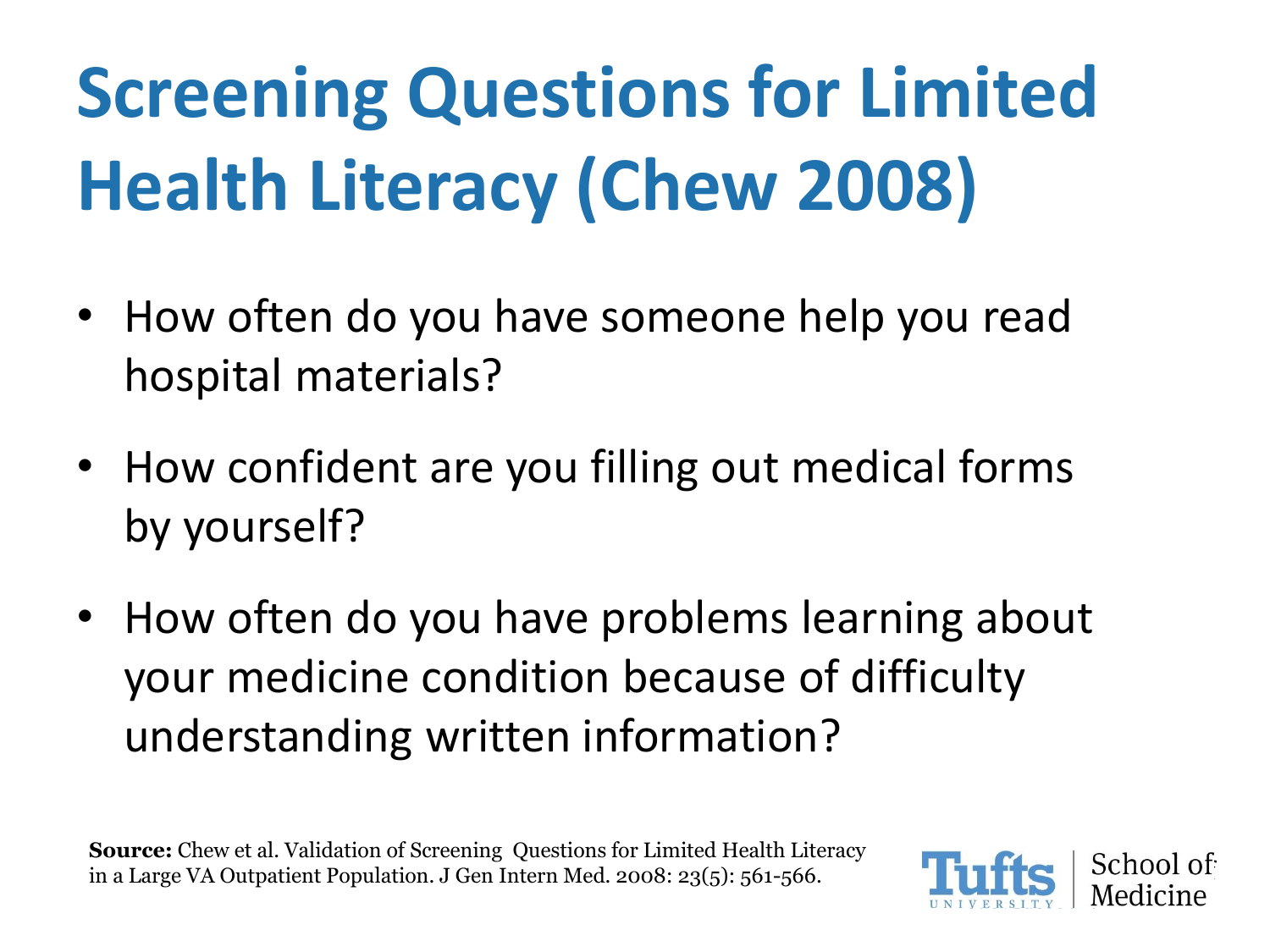### **Single Item Literacy Screener (SILS)**

#### **"How often do you need to have someone help you read written material from your doctor or pharmacy?**

**Source:** Morris NS, MacLean CD, Chew LD, Lettenberg B. The Single Item Literacy Screener: Evaluation of a brief instrument to identify limited reading ability. BMC Family Medicine. 2006;7(21)2296-721.

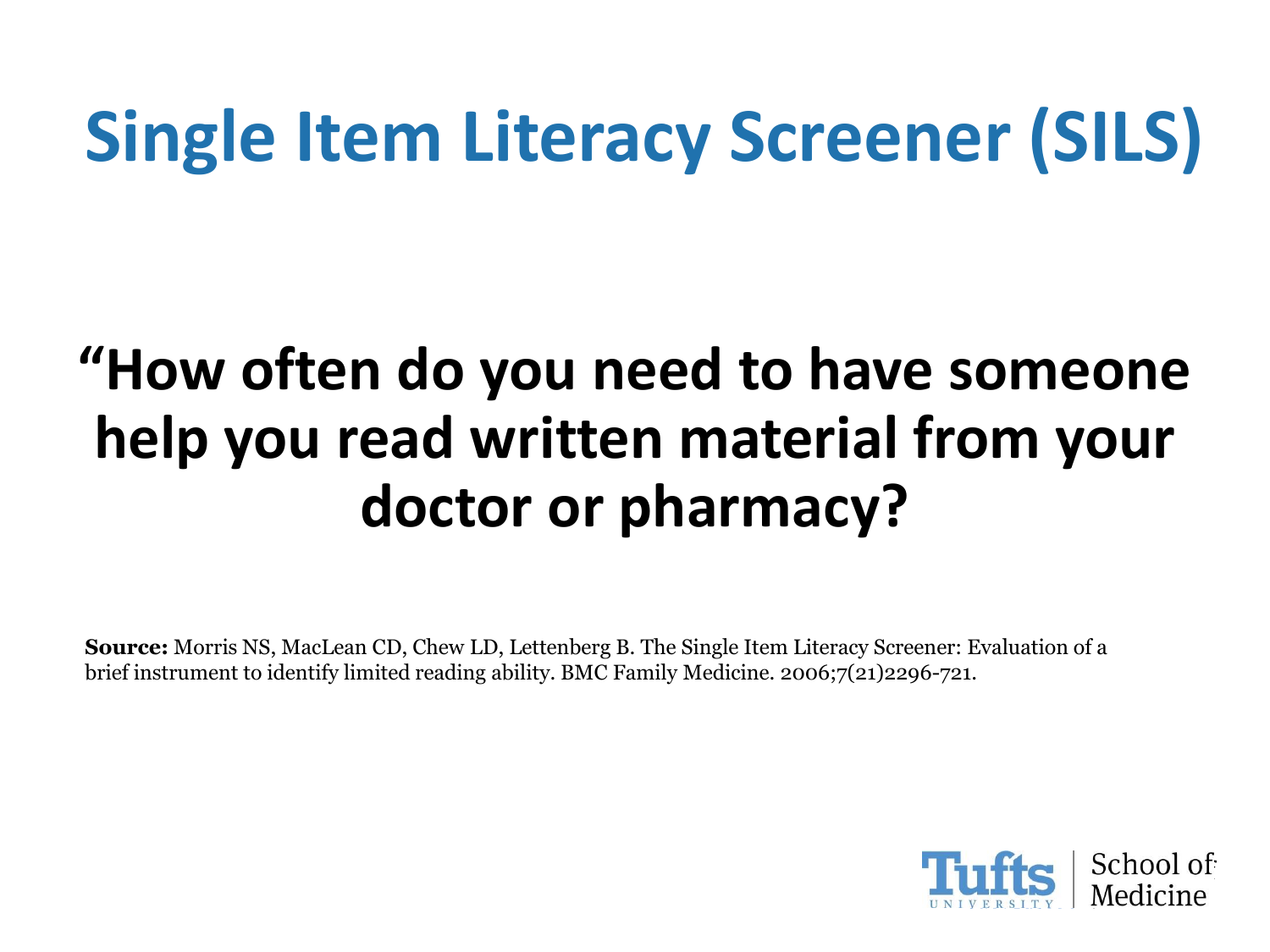# **To screen or not to screen, that is the question?**

- **Pros:** Identifying individual as risk, documenting in the records, offering tailored intervention
- **Cons:** Promotes anxiety and shame, not a universal precautions approach, creates additional barrier

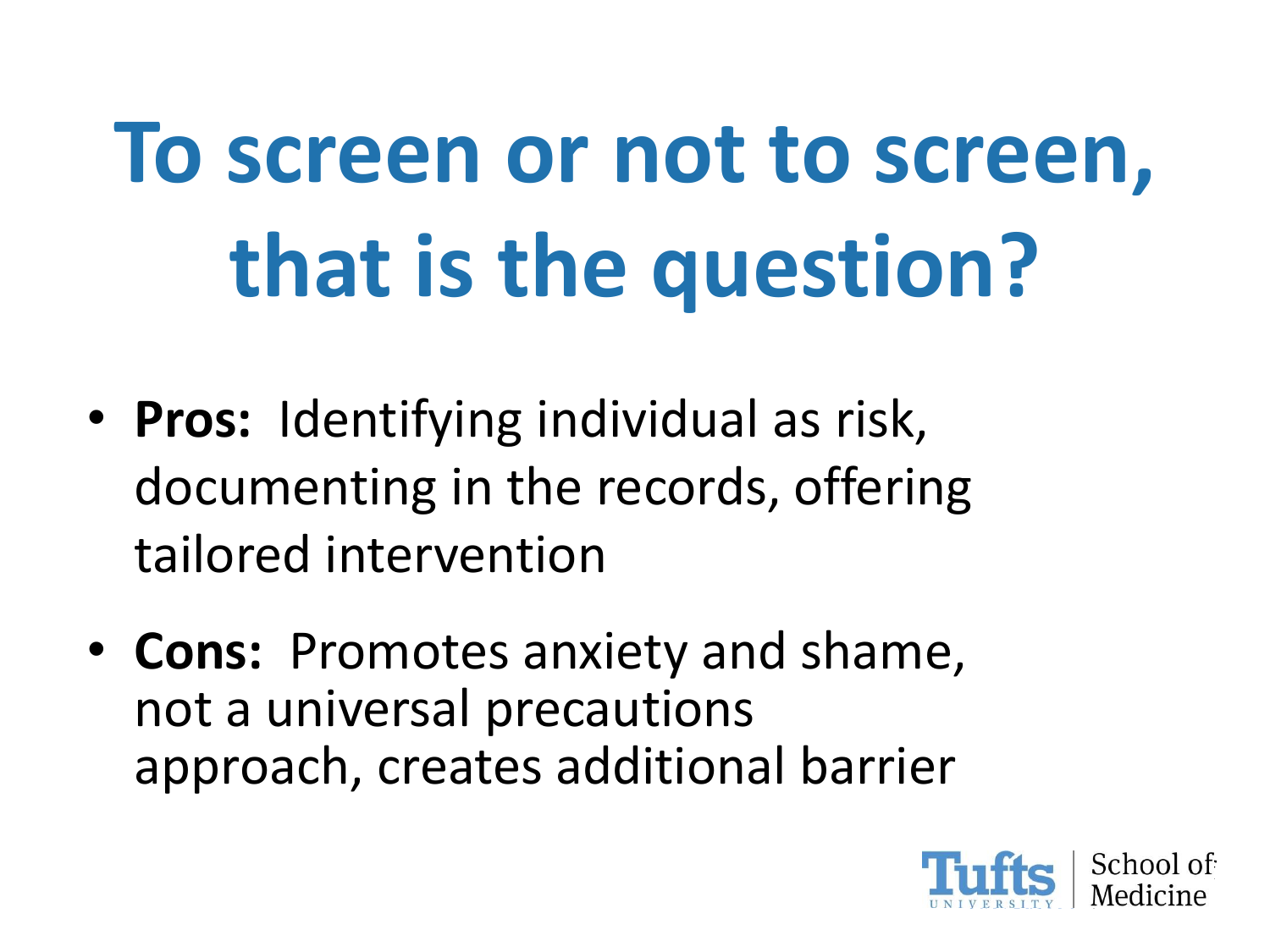## **PRACTICE Teach back technique**

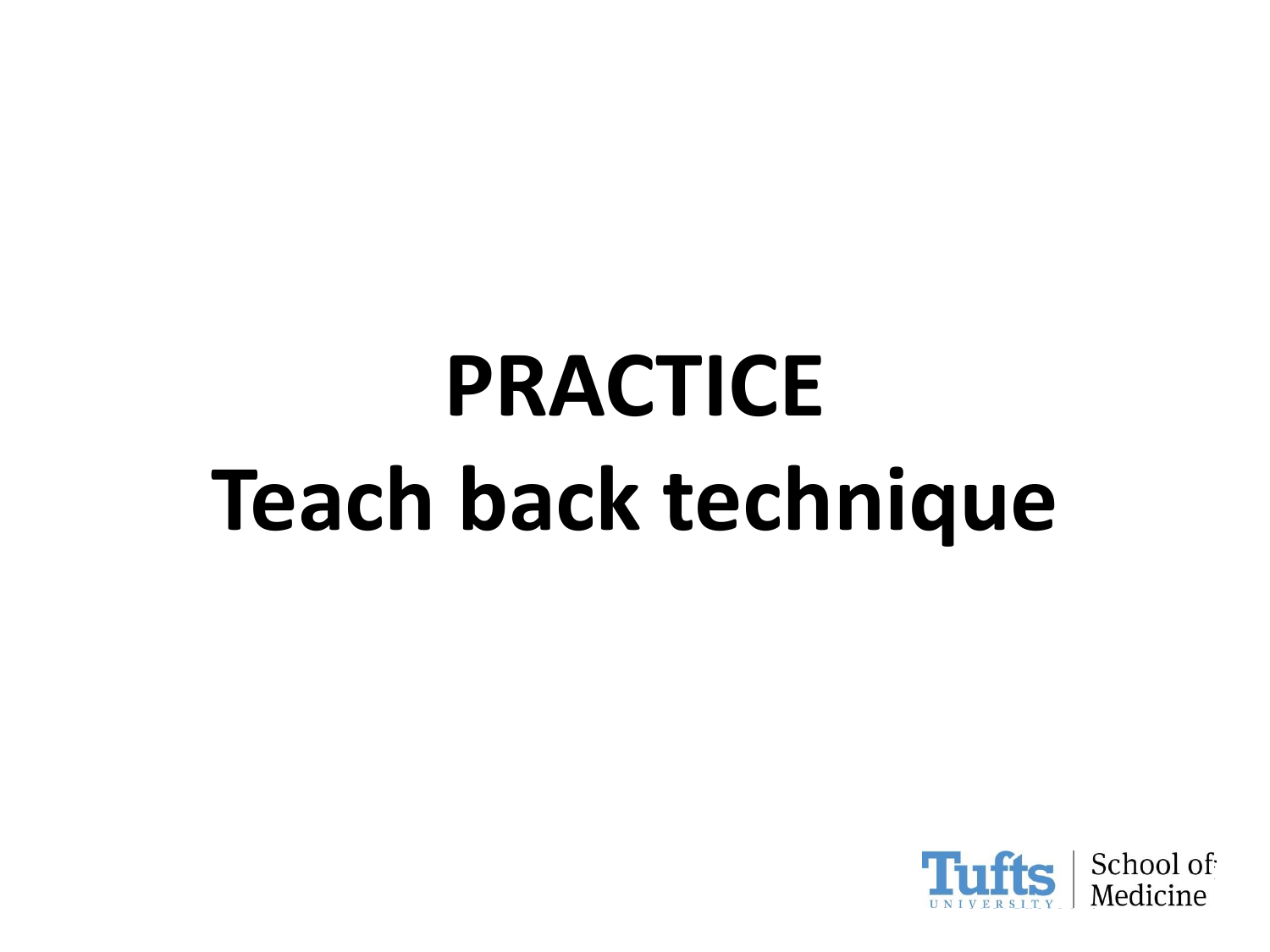#### **What is Teach Back?**



- An evidence-based intervention that improves health outcomes
- A way to make sure you explain information clearly
- A way to check understanding and if needed re-teach or identify additional support

**Source:** Schillinger D, et al. Closing the Loop Physician Communication With Diabetic Patients Who Have Low Health Literacy. Arch Intern Med/Vol 163, Jan 13, 2003

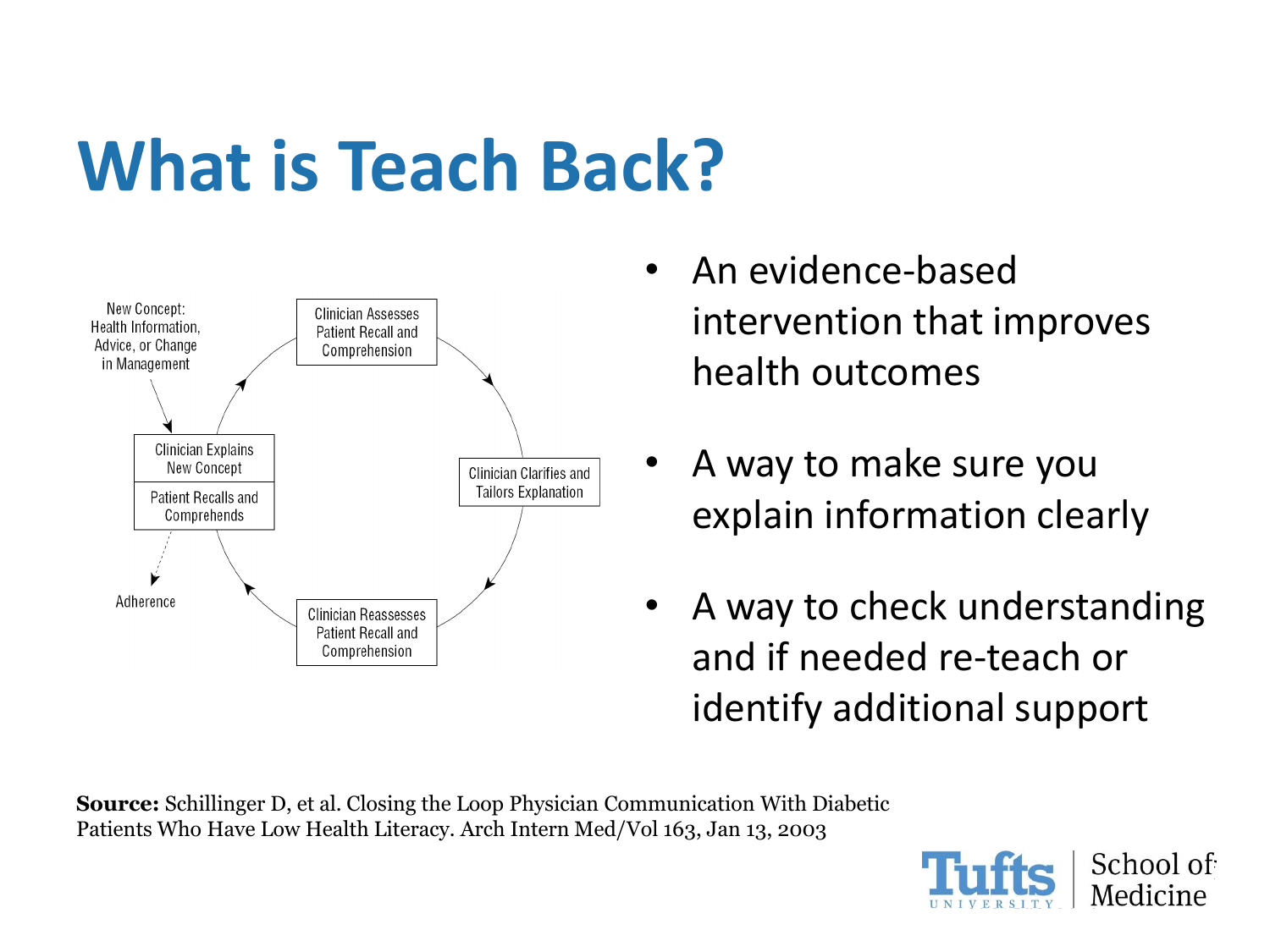#### **Teach Back Example**



**Source:** American Medical Association Foundation and American Medical Association*. Health Literacy and Patient Safety: Help Patients Understand.* Chicago, IL: American Medical Association; 2007.

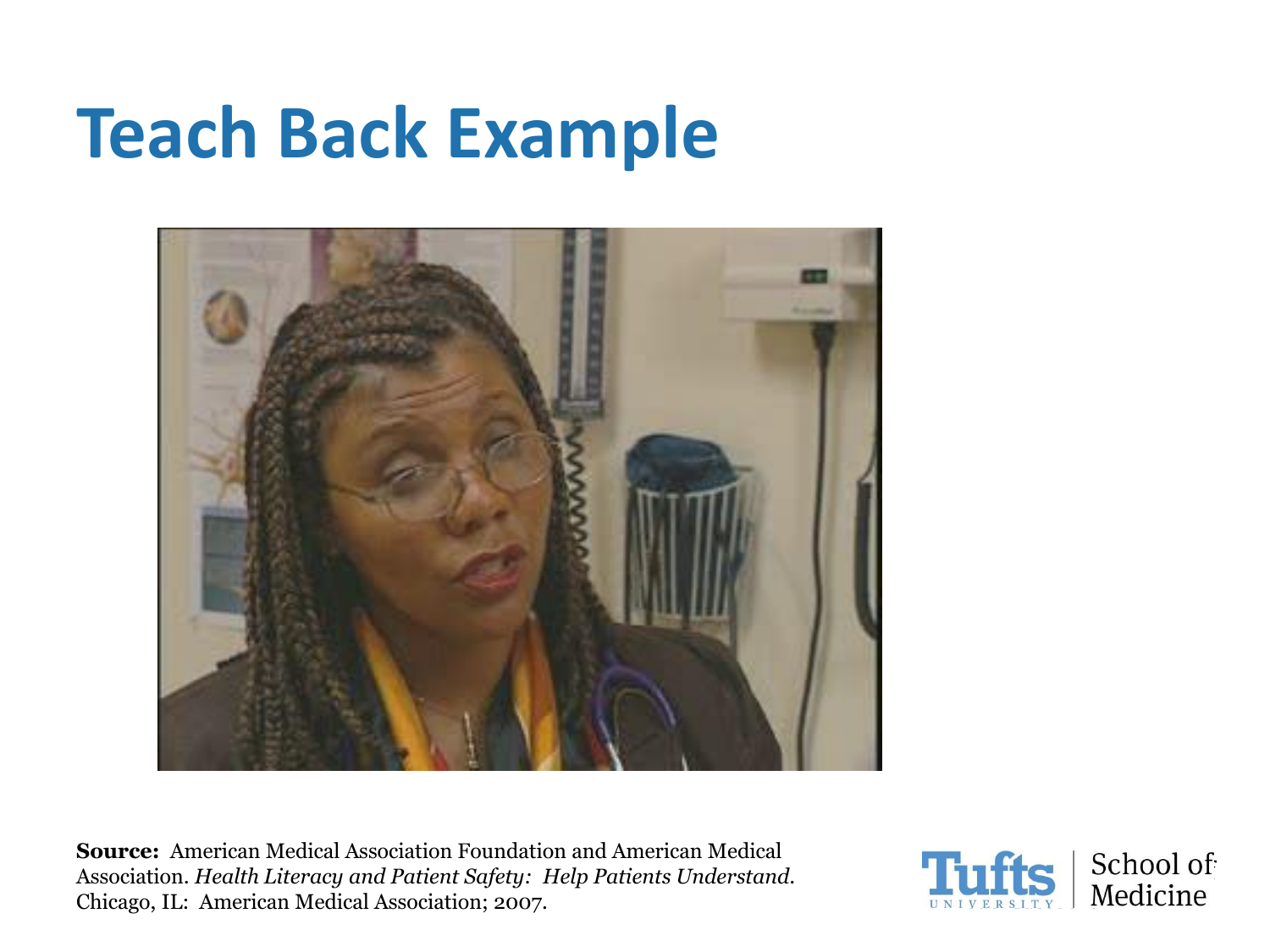#### **Teach Back Example**

- What will you tell your husband about the changes we made to your blood pressure medicine today?
- We've gone over a lot of information about how to get more exercise in your day. How will you make it work at home?

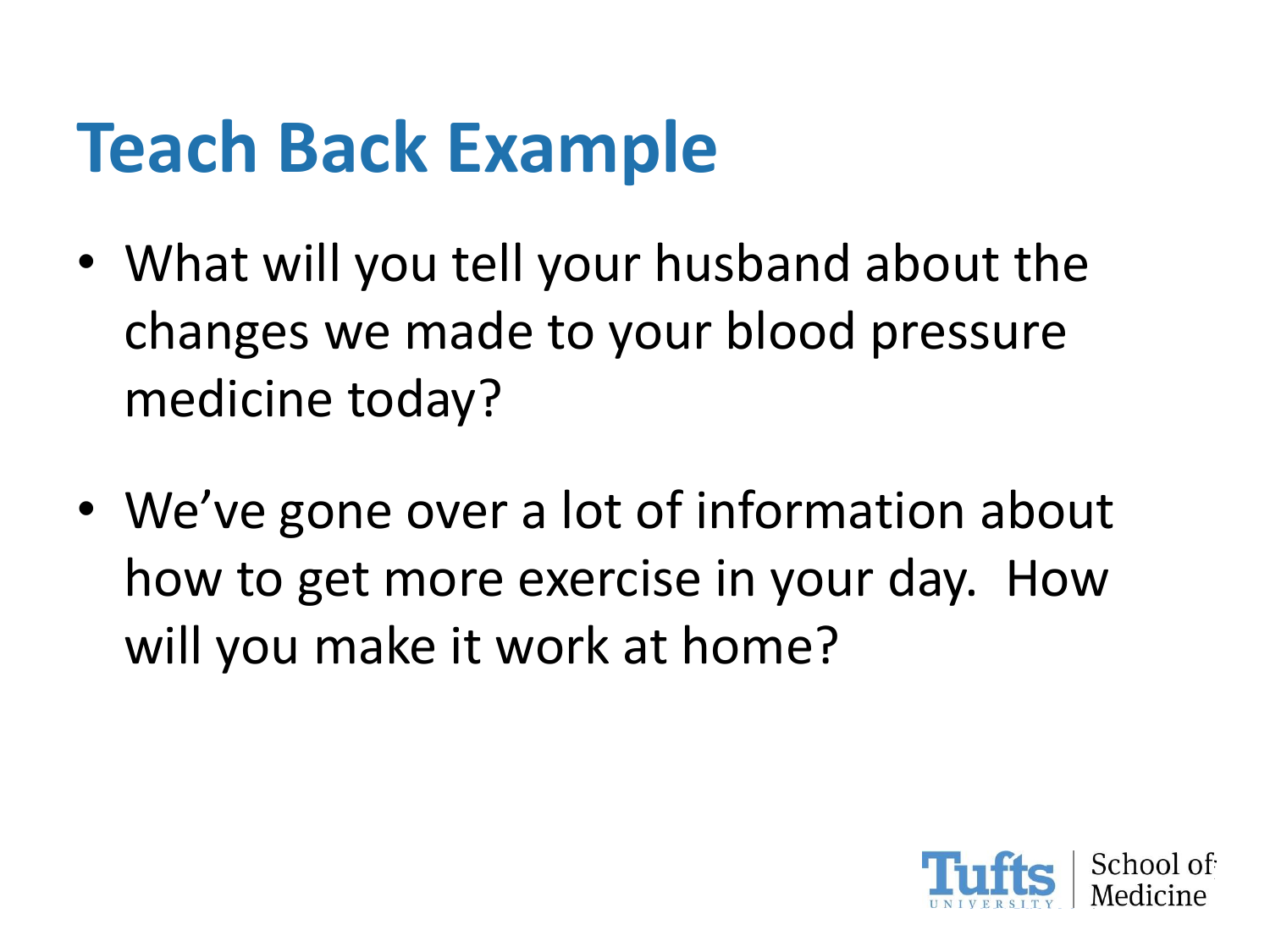### **Use Open Ended Questions**

- **Closed:** Do you have a follow up appointment? Do you have any questions?
- **Open:** When is your follow up appointment? What questions do you have?



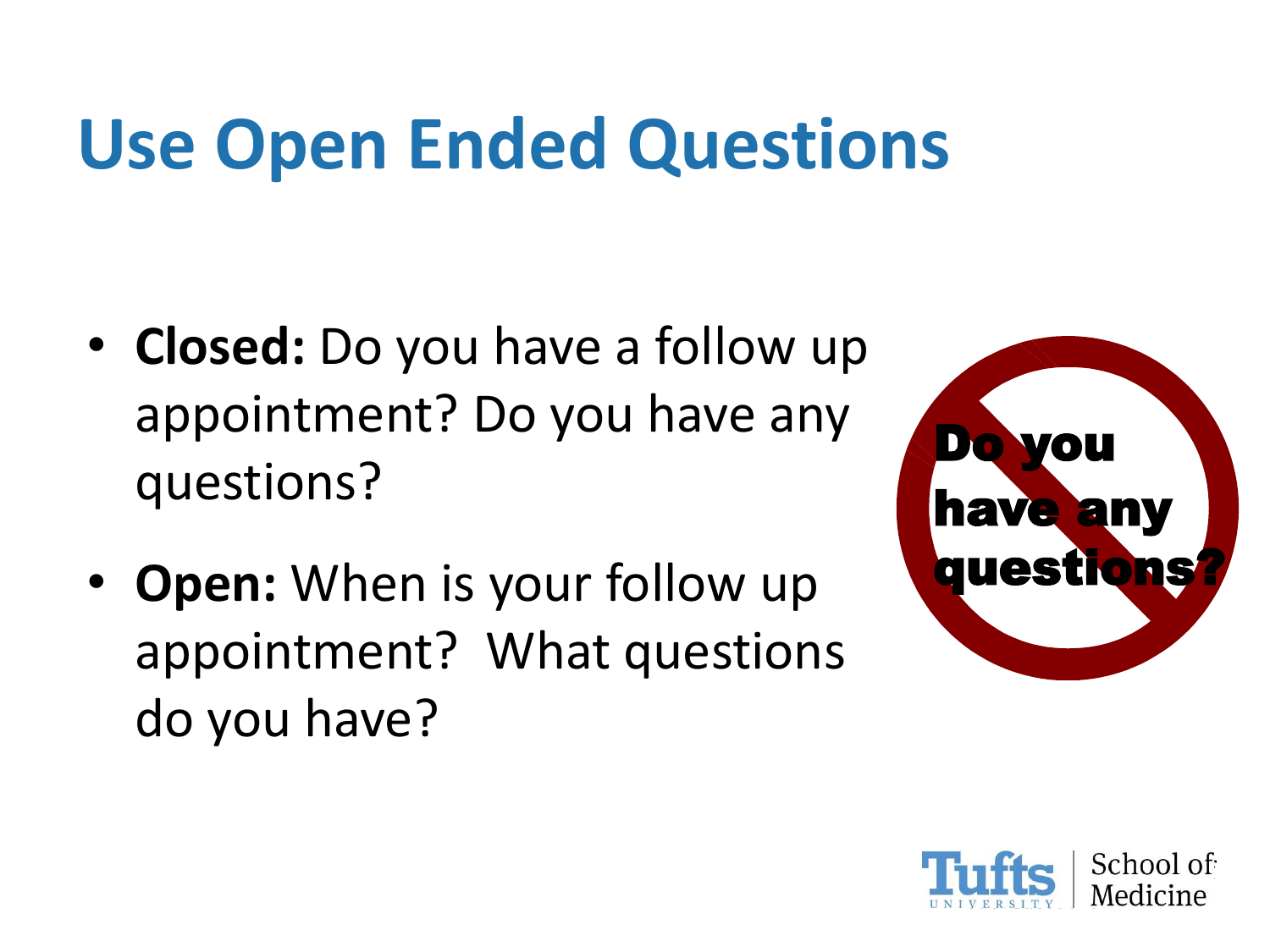#### **Working with Interpreters**

- Clarify interpreter's role
- Note mode of interpretation
- Work with a trained interpreter
- Practice Triadic Interview
- Use first-person
- Maintain transparency



**Source:** HRSA (2007). *Unified Health Communication 101: Addressing Health Literacy, Cultural Competency, and Limited English Proficiency.* <http://www.hrsa.gov/healthliteracy/training.htm>

#### **Everything gets interpreted**

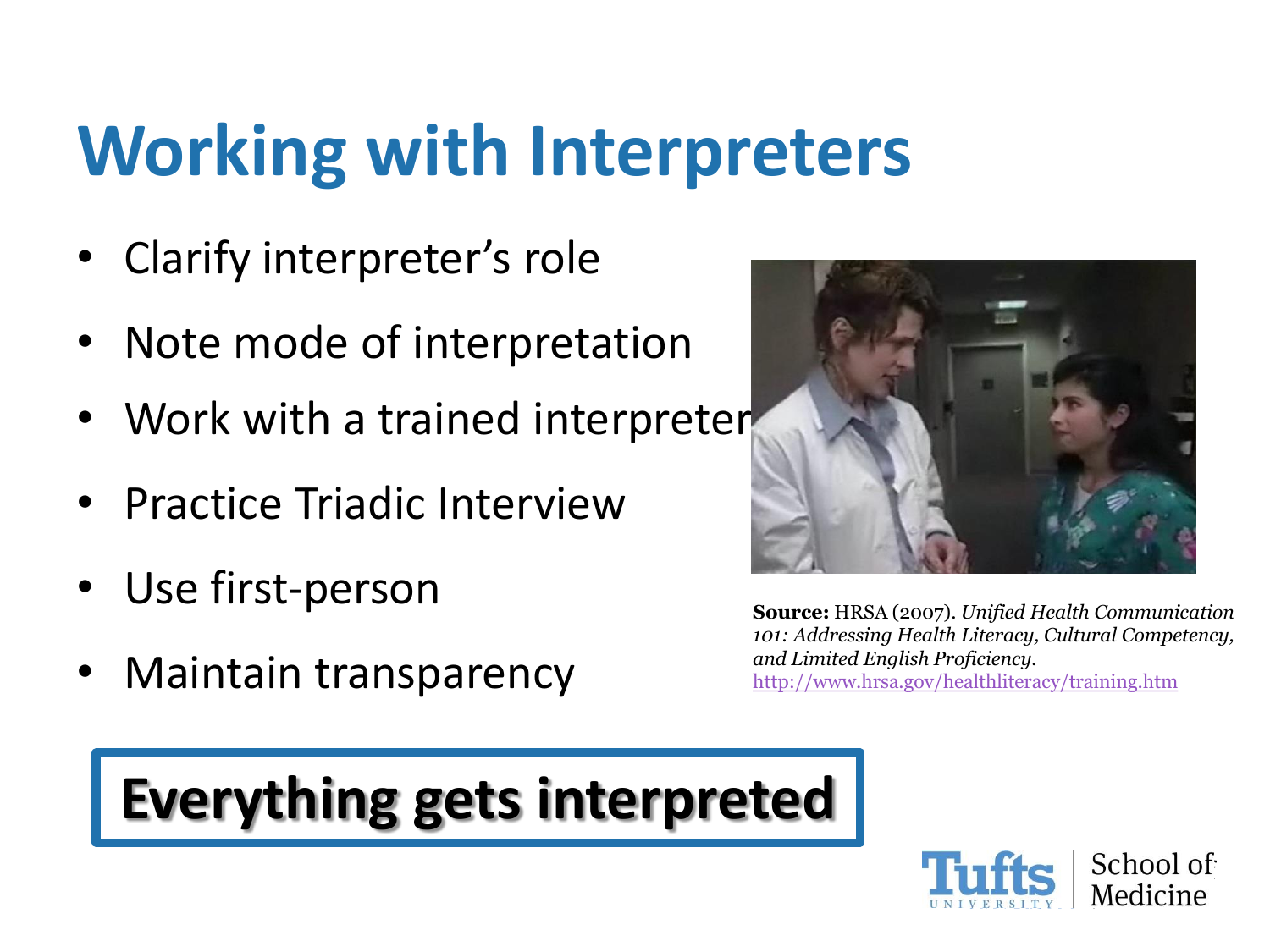#### **Teach Back Tool Kit**



#### Welcome to the Always Use Teach-back! training toolkit



**<http://www.teachbacktraining.org/>**

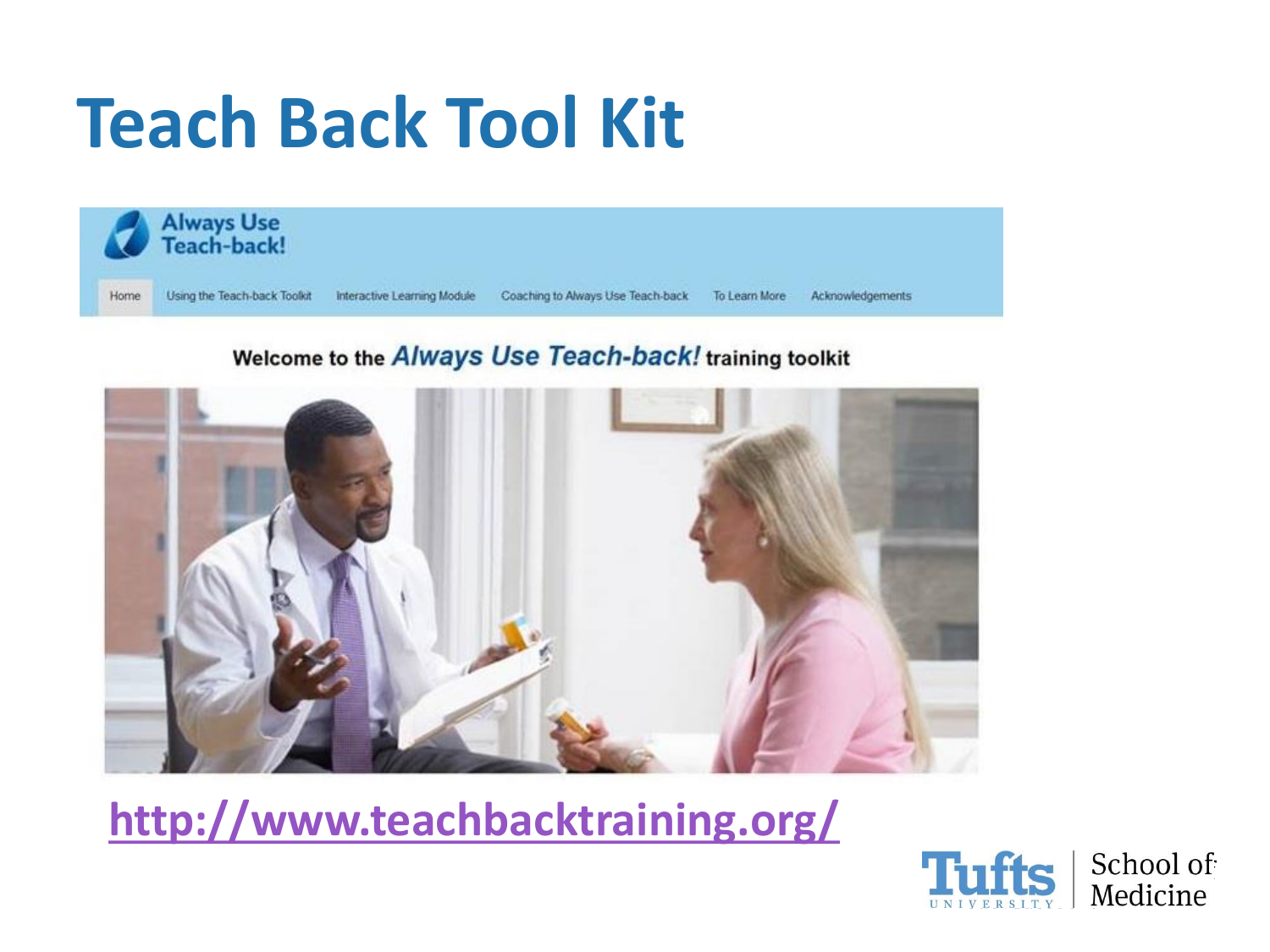#### **Elements of Competency**

- 1. Caring tone of voice
- 2. Comfortable body language / eye contact
- 3. Plain language, avoid jargon
- 4. Patient explains back using their own words
- 5. Non-shaming questions / environment
- 6. Ask open-ended questions
- 7. Responsibility is on provider
- 8. Explain again and re-check
- 9. Reader-friendly materials to support learning
- 10. Document use and response

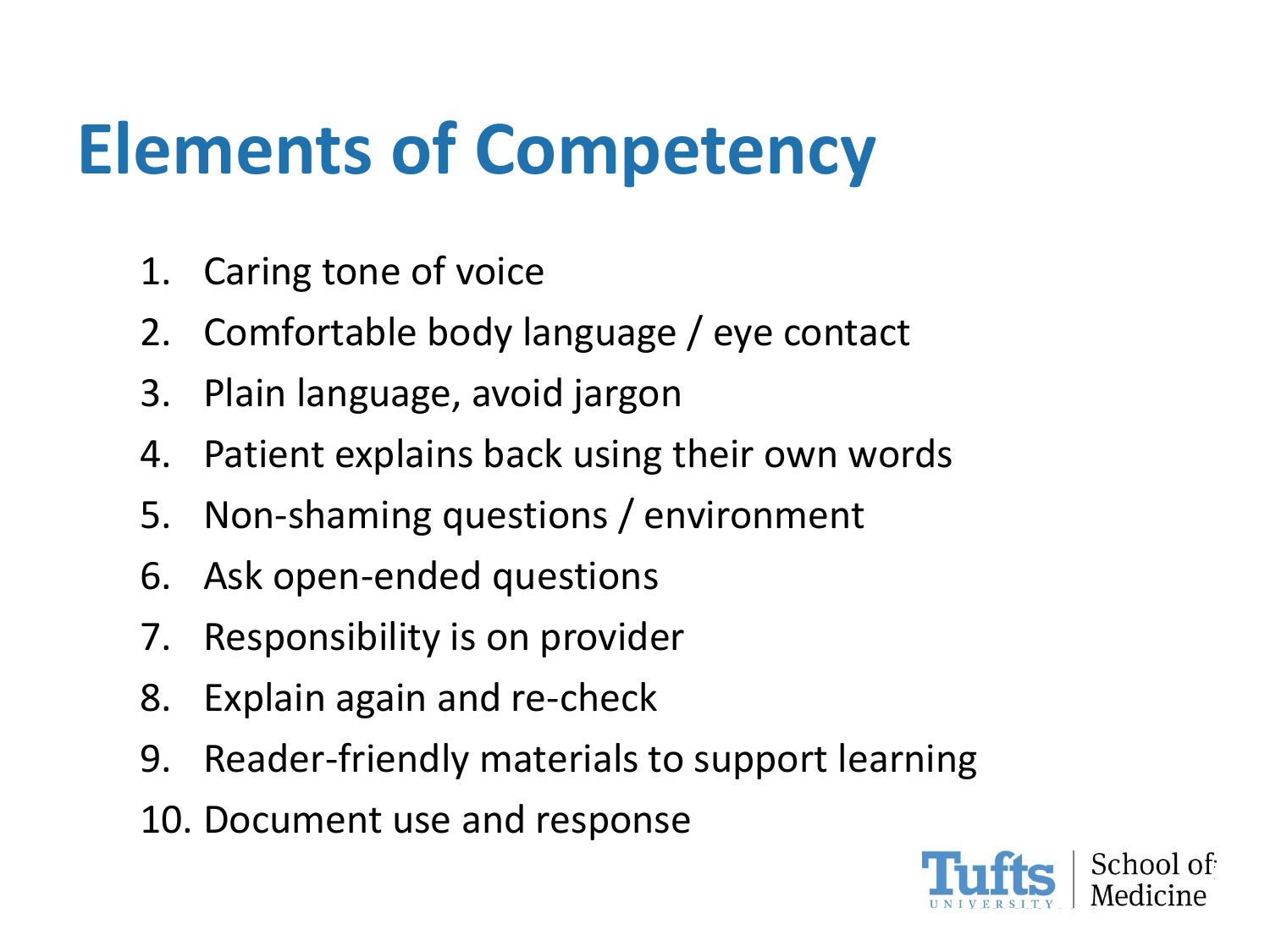## **Activity Teach back practice**

**Read case example. Work in pairs. Practice speaking in plain language. Practice teach back. Receive feedback. Switch roles.** 

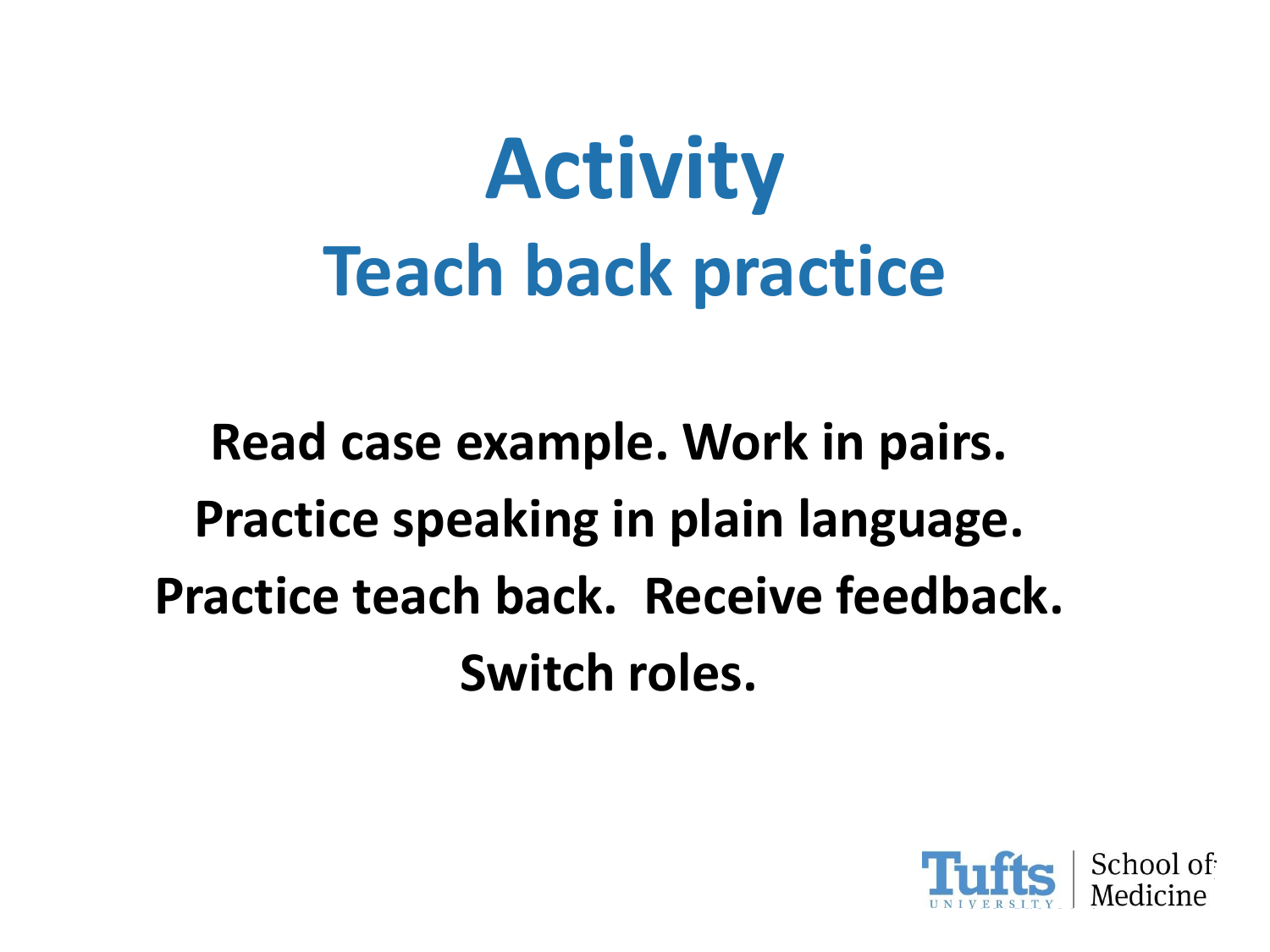# **PRACTICE Writing in plain language**

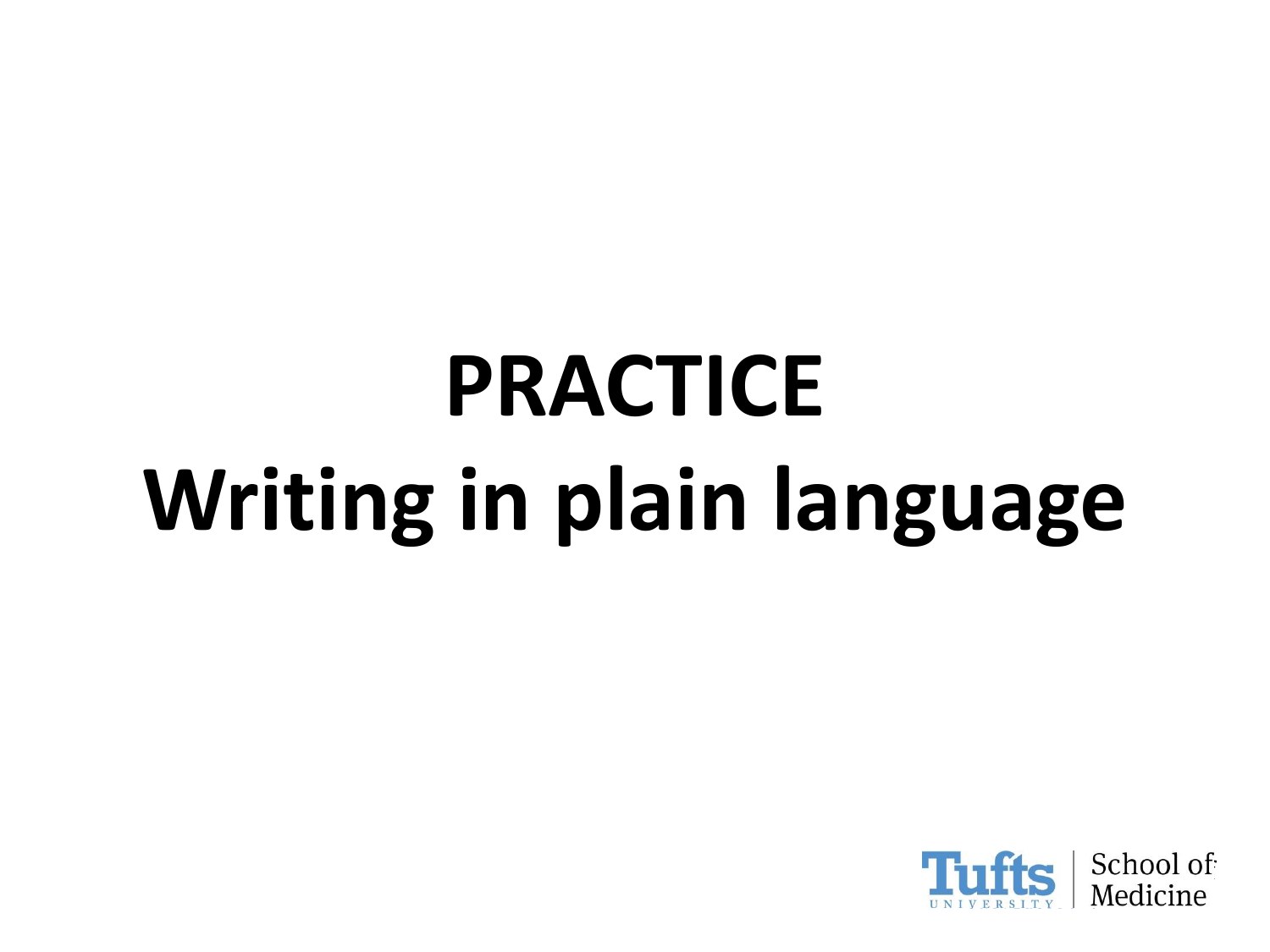#### **Passive Voice**

- For good protection, sun screen must be applied every few hours.
- Fish high in mercury should not be eaten by pregnant or nursing women.
- Chronic disease can be managed by patients in partnership with their doctors.

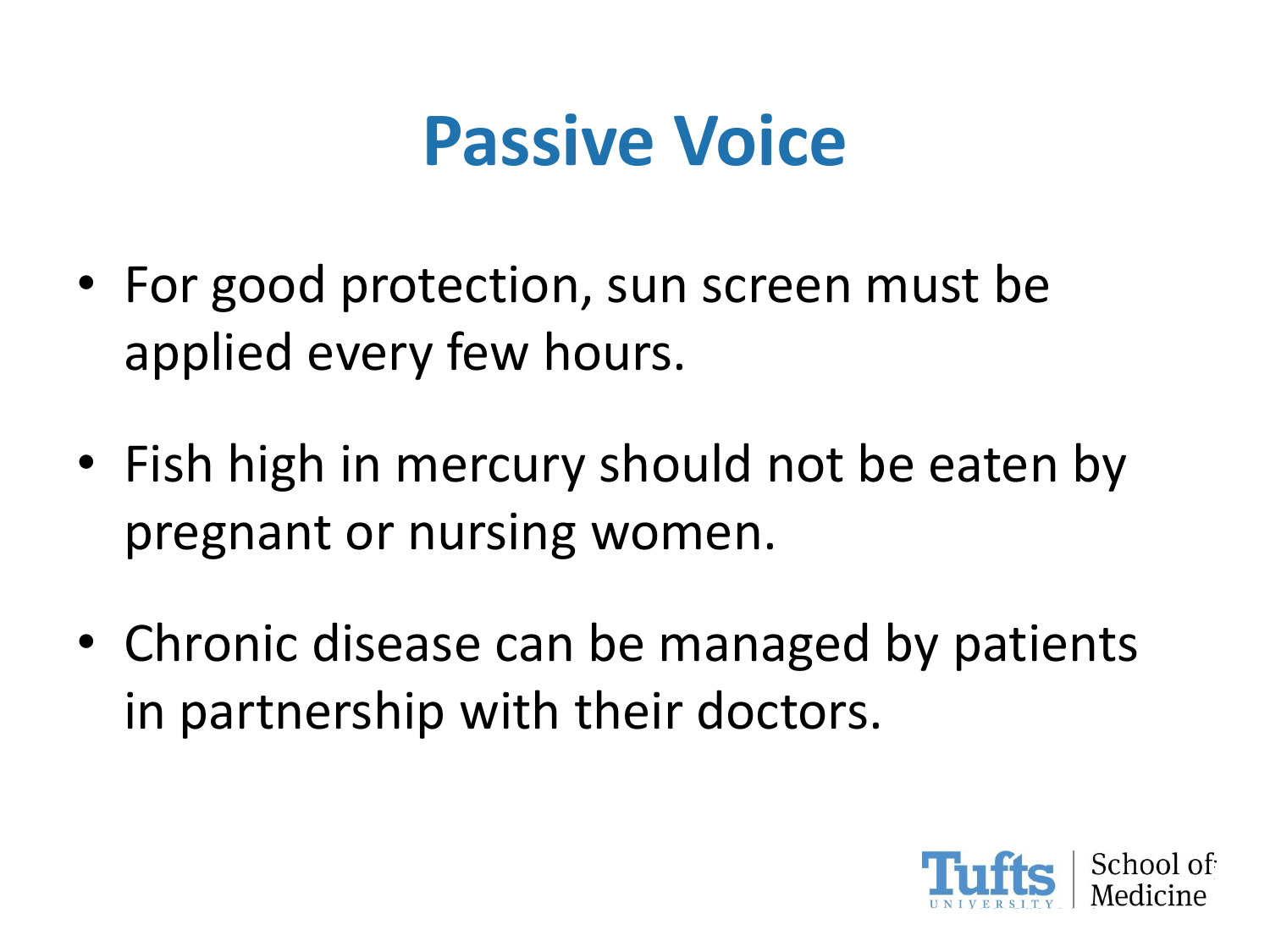#### **Abstract and Vague**

- It's important to discuss general health and lifestyle information with your doctor.
- Adults need adequate sleep to function effectively in their jobs.
- Patient vital signs will be taken at every visit.
- Good oral health is important to teeth and gums.

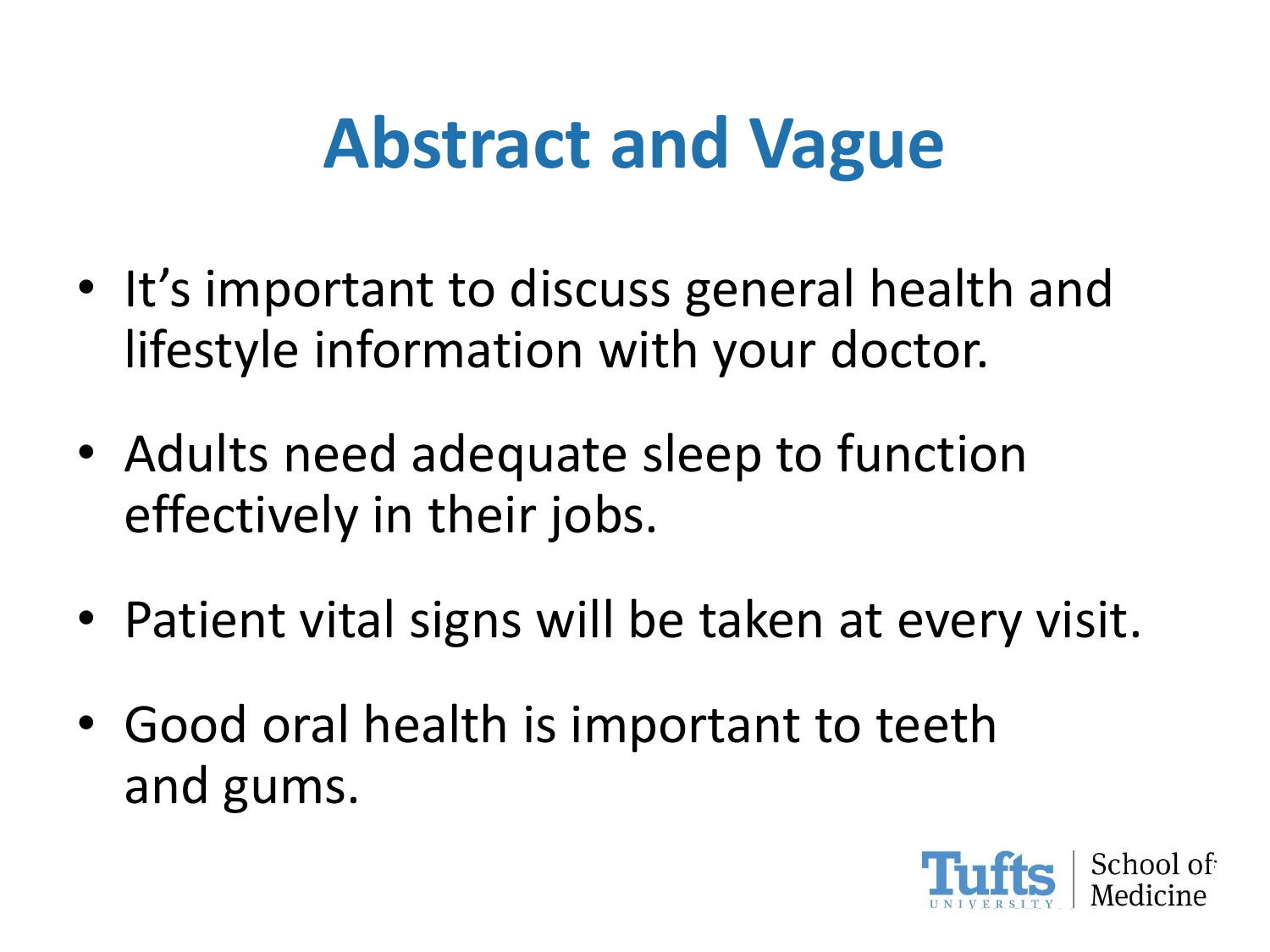#### **Too Many Words**

- The majority of patients don't understand preparatory instructions for most but not all laboratory procedures.
- The important thing is that the health care team will carefully monitory your progress at each and every visit.

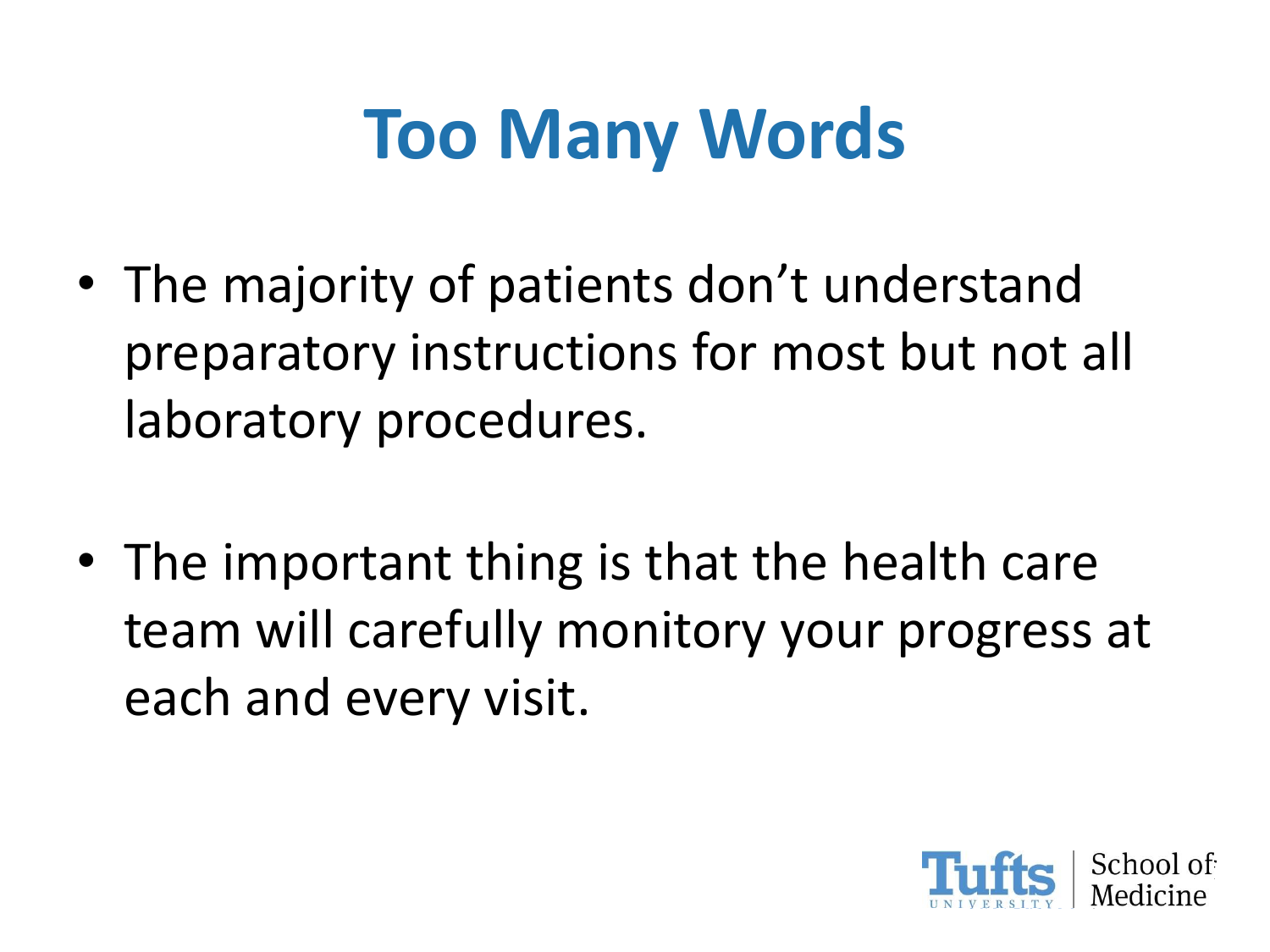## **Activity Plain language practice**

**Review case example. Identify three most important points. Use active voice. Be specific. Use common words. Rewrite as simply as possible.**